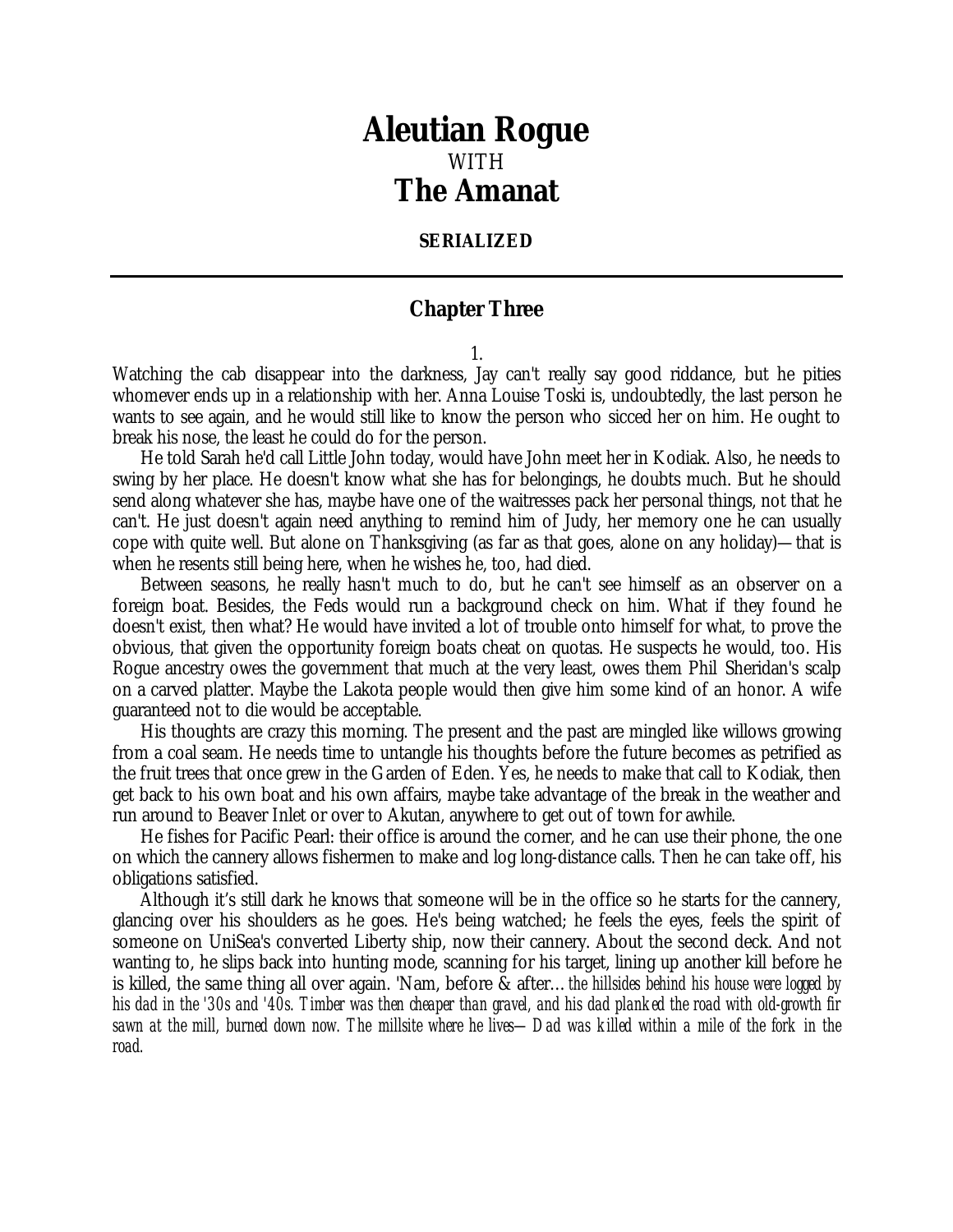*His nails bite into the moss-covered planking. He takes the right hand fork, and where the planking ends, he turns right and climbs a spur, feels the steepness of the roadway in his thighs and stops when he reachs the crest of the hogback. There, on a road going nowhere, he waits for sunrise.*

*As the blackness fails, blurry shapes shrink into huckleberry bushes and hazelnut clumps. He watches a jay swoop from treetop to treetop. A flock of juncos swarm through nearby second-growth, stripping seeds from their cones. Ahead lies a series of tiny, golden brown fern openings, each with facets of shimmering cobwebs and all strung together by a brushed up skid road along which deer have worn a criss-crossed trail that looks like the string from a feed sack. He catches a glimpse of a coyote slinking across a fern opening, and levers a cartridge into the Winchester's chamber.*

*The updraft brings the smell of the returning storm and carries his scent ahead of him as he follows the trail through the ferns, his nails making no noise as they trample the hollow fern stems. Where the hogback joins the main ridge, bushy firs stunted from overbrowsing replace the ferns. Seedling maples, chittams, and cherries replaced stands of mature second-growth. And he heads for an isolated seed block of bastard growth fir.*

*Beneath the firs, salal grew to his shoulders. Their bright green, waxy leaves rattle as he takes a step, but they make less noise for him than they do for a forked horn that doesn't see him raise and cock his rifle.*

Arriving at the outside stairs to Pearl's office, he glances back towards UniSea's converted Liberty ship. Whomever has quit watching. Pacific Pearl's plant is at the end of a short, narrow peninsula— to return to the subdock, he will have to again walk past those eyes, not a comforting feeling, daylight or dark, and it is still very dark.

As he climbs, he wonders why Sarah came to him. There are plenty of other fellows who would have helped her, especially if she sweetened her request with a little hanging bait, cocaine being the hanging bait of choice for fishermen to catch cannery rats… from the top of the steps, he hears Marge ask for Dave Woodhart, Pearl's Kodiak plant manager. Hurrying on in, stepping in front of Marge, he says, "I need to talk to Dave." She nods, and hands him the receiver after a minute.

"Dave, this is Jay, the *Coyote*. I need a message sent to Little John at the lab." He explains a little about Sarah, then says: "The *Northfjord*. The Standard Oil dock. In two days. Tell him." Dave repeats the time and place. Jay smiles. This fortunate bit of timing saves him paying for a call.

He thanks Marge by blowing her a kiss. In mock anger, she threatens to tell her husband if he doesn't get out. Laughing, he retreats, but promises, "I'll be back," before descending the outside stairs two at a time.

Pearl's dock leadman, *Hold On There*, not his given Vietnamese name but its corruption to which *Hold On* long ago quit objecting, waves for Jay to step inside the cannery's receiving floor.

"What's up?" Jay asks as *Hold On* backs into shadows cast by a forklift.

"Look," *Hold On* points towards the end of the subdock, not fifty yards of wind and cold channel away. "Two men, they have pieces of pipe."

Jay strains to make out one fellow on the *Judi B*'s picking deck: the fellow crouches beside the king hauler, the length of pipe he holds catching the reflection of the crabber's picking lights, burning constantly to use up the surplus electricity generated as the boat awaits the tanner opening. "I see one."

"One high, one low."

"I see the fellow on the picking deck."

"The other, he in the companionway so he can see dock."

Now he sees the second fellow. They are waiting for him, were probably watching him from UniSea's ship, probably hurried around behind him. And what is he supposed to do? Swim back to the Coyote? That might be his only choice. "*Hold On*, do you have an extra survival suit, big one?"

"Maybe, Jay. But I thought you bought spare suits last year."

He points towards the subdock: "They don't do me any good on the boat when I have to swim from here."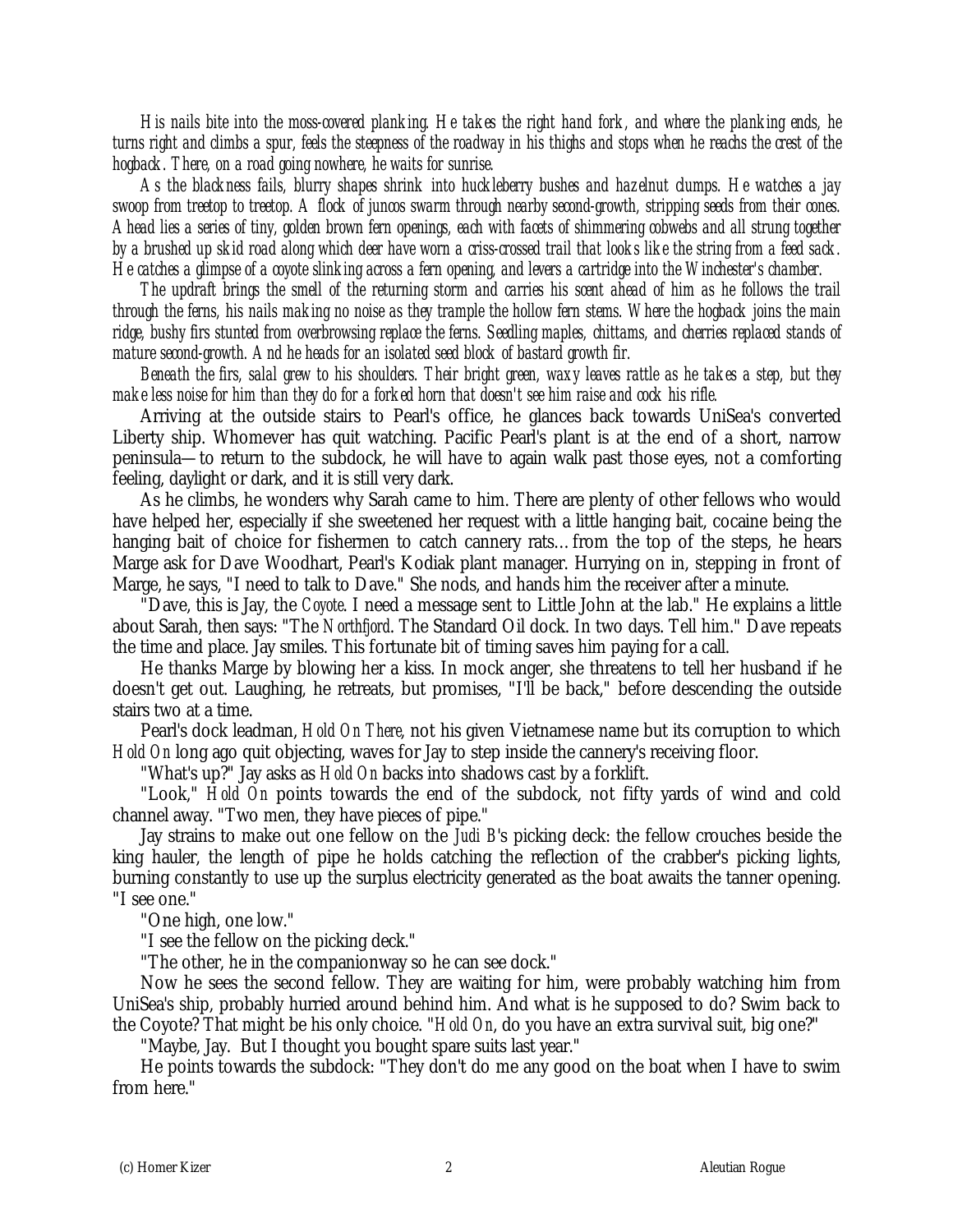"Bad place, here. I know about these things. You drift with the wind. No splash that way." *Hold On* takes a suit from the cannery's trailered skiff. "You hurry. It be light soon."

"Thanks, *Hold On*. Glad I never had you in my sights."

"You would've missed."

Jay doesn't answer. One time, at a cannery picnic when *Hold On* had too many beers, they talked about what each did in the war. *Hold On* fought on both sides of perimeters, but he wasn't the only Vietnamese who did. However, he wouldn't have received refugee status if all of his exploits were known.

Not believing there is enough darkness left for him to hike all the way back to the subbarn, he dons the borrowed suit in the shadows of the cannery and enters the bay opposite UniSea's Liberty ship. The ebb tide pulls him towards the subdock as wind gusts out of the southwest of forty-five knots and more, split by the knob separating Captain's Bay from the harbor, create erratic crosswinds both parallel and perpendicular to the dock.

The suit is bright red, but in the darkness, appears gray.

He lets the wind push him along. The chop covers his splashings as he floats on his back and paddles with his hands. He drifts through shadows of boats, dock, pilings while spray burns his eyes and fills his nose. Where the wind meets the water, it whistles with the fury of a full-fledged gale.

He drifts under the *Judi B*'s stern and on towards the *Coyote*, along her stern and her port side. When he reaches midship, he grabs the bait knife, its handle covered with herring scales, that he keeps in the davit's base. The survival suit's mittened hand makes gripping its handle difficult, but he manages to hang onto it as he feels his way back towards the *Coyote*'s stern and to the doubled three-quarter inch nylon lines, on which he saws away. The knife, dull, its edge nicked and only really good for chopping frozen herring, eventually parts the lines. And the wind pushes the *Coyote*'s stern against the *Judi B*.

Bracing between the hulls, he works his way forward, where he worries the doubled bow lines in two.

Slowly at first, the wind shoves the *Coyote* towards the channel. He catches a pair of sixty inch crab bags, swings himself aboard, and quickly steps out of the survival suit as he palms the Smith.

The crosswinds drive the *Coyote* faster and faster, soon leaving behind the portion of the harbor lit by picking lights. The black can marking the channel disappears behind the longliner as Jay hastily opens shutoffs and flips switches. But the wind pushes the deep draft ex-troller into the shallows of Unalaska River's mouth before the 6-71 main starts. The keel bumps over rocks while he waits for the oil temperature to rise enough that the engine will pull itself. He then engages the marine gear, cuts sharply to port, placing the new Pearl plant between himself and the *Judi B*, and slowly bumps his way to deeper water, hoping he doesn't ding either prop or shaft as the sky turns gray, then pale pink.

He'd like to see the faces of those assholes now.

He passes Whitney's, East Point, the crabbers at Pan Alaska, and starts down the channel towards Ballyhoo.

Because of the new bridge, he can no longer duck into Captain's Bay, but must run around Amaknak Island.

Two hours into Captain's Bay, then another hour and a half until he drops anchor behind the Rat Islands at the head of the bay— when he's satisfied his storm anchor will hold, he finds himself without anything to do. It's eleven o'clock. All too soon, the sun will set, another day will have passed. It all seems so pointless. And he sits behind the lipped chart table, his head in his hands, his memories between his fingers, threatening to slip away and again live as an on-going story without end, the characters all productions of his imagination. Whatever he thinks seems to materialize as if he were truly a shaman like Ivan Chickenof.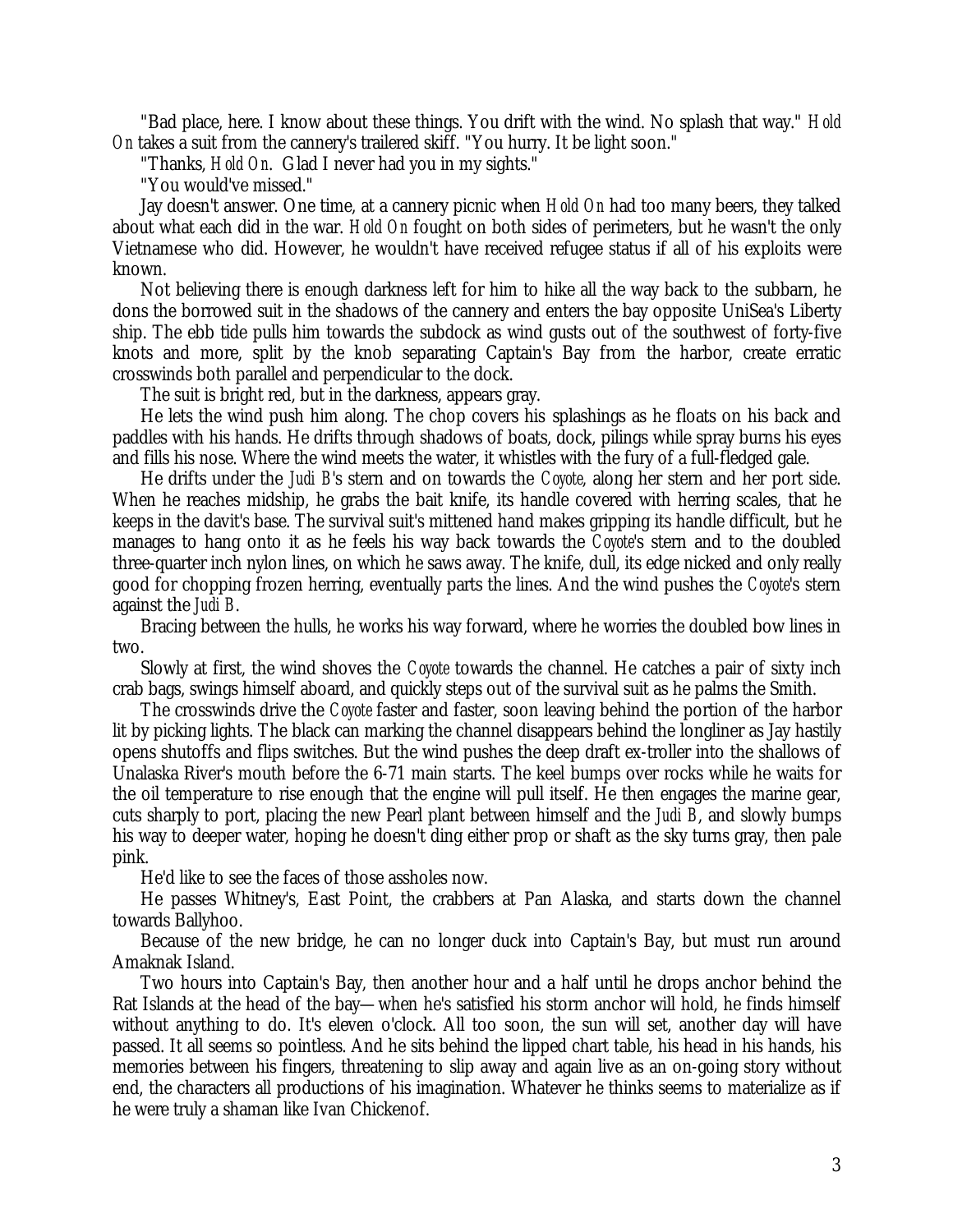Squeezing all the life he can from them, he grips his memories as he sees again that morning eight years ago:

*At the edge of the bastard firs, the forked horn stops, sways its back and stretches, and sprays piss on the invisible trail it follows before continuing uphill.*

*He waits until the young buck tops the ridge before, keeping the breeze to his face, he follows the main ridge three hundred yards. He then swings lower, turns around and skirts the seed block in which he saw the fork. Along the edge of the firs, branches are broken on every bush. Shredded bark hang above pawed patches of moss— many of the antler-scraped alders haven't yet turned red.*

*As a shadow might slide between viney maple saplings and hazel nut shoots, he slips into a fern opening where he expects a big buck. Instead, he spooks a spike.*

*The yearling buck bolts from beside him, runs sixty feet, stops, looks back, but not at him. Rather, the spike stares at a solitary fir thirty feet to their left.*

*The spike doesn't interest him, but the other deer, the one at which the spike stares, might so he stands as still as the spike and he waits.*

*A bluejay hops from one hazelnut branch to another, checking husks for nuts that haven't yet fallen.*

*Although continuing to stare at the fir surrounded by salal, the spike breaks his freeze by rolling one ear forward. Both ears twitch. The yearling sniffs the ground, turns towards him, then looks back at the fir, apparently confused. Slowly, the spike steps towards the fir, pauses, and cautiously looks behind him, then to each side.*

*The little buck never sees the .38-55's muzzle swing towards him, never sees the sights centered on his head. Instead, the spike takes another step towards the fir, stops, seems to beckon towards the tree. And from behind the fir comes a low grunt.*

*He smiles as he lightly rests his finger against the side of the Winchester's trigger. The grunt belongs to an old buck. And he sees him, or rather, his rack: a four-point rack, stained red-orange, shows through the fuzzy edge of the fir, disappears, only to reappear away from the boughs. The heavy-beamed rack seems to float on top of the salal.*

*Heart pounding, tense, ready to shoot (the buck's head remains hidden), he blows a scratchy half note that is almost a whistle.*

*The gray-faced buck slowly raises his head.*

*The .38-55 speaks with its usual sureness.*

*The buck collapses upon himself, the bullet breaking its neck so as not to ruin its rack. The spike freezes, seems unsure of what to do and unable to believe what happened. He waved the yearling away. Perhaps, he hopes, the spike would learn from its mistake.*

He should have returned to the house for a packboard: the buck weighed more than he should have carried, especially with his bum knee. But after gutting the four-point, he made a pack from it, then twisted it onto its back before he hesitated, knowing how bloody he'd get. He didn't have a choice: he laid on top of the buck, slid an arm under each hindleg, arched his back and rolled over. Using the Winchester as a staff, he pushed himself to his feet— and the four-point's bony knees bit into his shoulders.

Before he reached the skidroad, he felt ticks crawl across his neck, pause. Blood plastered his hair to his scalp and trickled down his back. Sharp antler tines stabbed his calves as the rack flopped from side to side. His knees felt as if they were being kicked from behind; his left knee threatened to buckle. So when he reached the steep spur he climbed before daybreak, he bypassed it, opting instead to return home by a longer but more gently sloping haulroad.

Deer had eaten a trail around the alders, past the blackberries and through the scotch broom overgrowing the haulroad. With the four-point on his back, he was wider than the trail in places. He held the .38-55 vertically with his arms extended and his shoulders hunched forward. Even then, the buck's hindlegs, despite being pulled together, hooked slender scotch broom whips. The snagged whips slapped his face, making his cheeks sting, and dangling blackberry cane scratched the welts.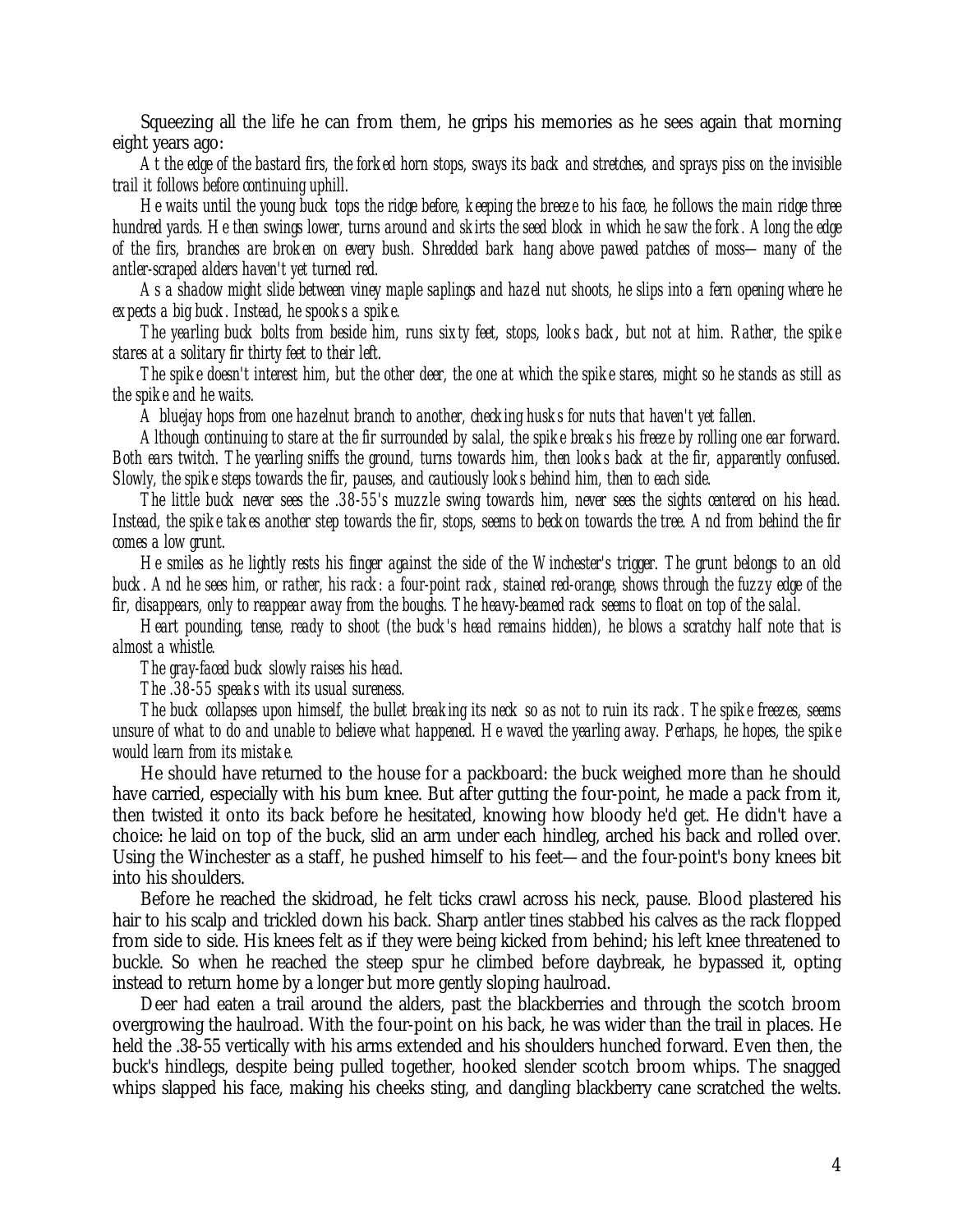But he was within a mile of his house so he pushed on, ignoring the welts as best he could, ignoring the blood, his blood.

In a particularly thick patch of scotch broom, a doe walked towards him, spotted him, stopped, sniffed the air, took a step closer, then hesitated. Obviously confused by the conflicting scents, she took a second step towards him, again hesitated, then decided she best leave the trail. Less than twelve feet in front of him, she turned broadside and seemed to melt through a wall of green scotch broom switches.

Behind the doe, with his nose under her tail, was the bench-leg, the buck that had outwitted him for years. The buck's rack wasn't much, a throwback two-point, the same as last year. But he couldn't let it get away. He awkwardly eyeballed along the top flat of the Winchester's barrel, and as the buck twisted broadside, the .38-55 barked.

The bench-leg took a step backwards, began to sit, then lunged ahead, penetrating the scotch broom by less than its length before falling.

Casting testicles aside, he dressed the white-faced buck, getting his arms bloody to his biceps— *I'll wash when I reach the millpond. I only have a mile to go, not that far, especially not now that I've killed you, Mr. Bench-leg. You were a tough one, but thank you for finally giving yourself to me. I won't waste a bite of you; I'll remember how many times you outwitted me with each bite. But you finally screwed up. Couldn't stay away from the ladies, huh? They'll get you killed every time.*

Caching the bench-leg, he again wrestled the four-point onto his back… the scotch broom thinned as he neared the millpond. The trail widened. And where the haulroad intersected the planked mainline road, he stepped around some small alders and sapling firs, woven together by spindly blackberry cane. Turning his back to the stickery brush, he let the buck slide to the ground. Home, almost. The house was another couple of hundred yards away, but he would use his pickup to haul the bucks the rest of the way. He straightened, stretched and rubbed the tops of his shoulders, then stepped to the millpond to wash the blood from his hands. Across the pond, a blue heron waded near the leaning reflection of the weathered scaler's shack. Here and there, small trout dimpled the pond's quiet surface. Several long viney maples, partially stripped by beaver, floated near the outlet. Rafts of muskrat cuttings drifted along the shore where sedges still had a few green stems mingled among their yellow and brown blades. Blackberry cane growing between the water's edge and the road had been recently snipped by beaver, and sometime during the night, mink and raccoon, a doe and her fawn, and a bobcat with two nearly grown kittens left their footprints in the mud.

He splashed water on his arms and jeans, and vigorously scrubbed his wrists and hands. Though rivulets of blood ran from his arms, entered the pond and stained it red for a foot in either direction, his hands wouldn't come clean. He picked at the clotted blood under his cuticles as he glanced across the pond's dammed outlet. The buck, he thought, would be all right behind the sapling firs: he had no close neighbors. He bought the farm/millsite after the sawmill burned down and wasn't rebuilt, and the privacy afforded by its long lane remained its most attractive feature.

He started back up the haulroad. Before he had gone a quarter of a mile, he saw the heron clumsily flap overhead; he wondered what had startled it and where was it going. Perhaps to Wyscaver's pond. He needed to see Wyscaver about some sausage. Maybe, he thought, he would do that that afternoon.

When he reached the buck, he pegged its legs together. The bench-leg seemed heavier than the four-point. Its bony knees bit deeper into his tenderized shoulders. His best gait was a stumble; he was barely able to step over the blowdowns, and his mind was on Judy and the boys, not on what it should have been. The signals were all there. The heron, his instincts, everything, but he felt out of control, like he's falling, going over Klamath Grade in the pickup, being pushed by the buck as his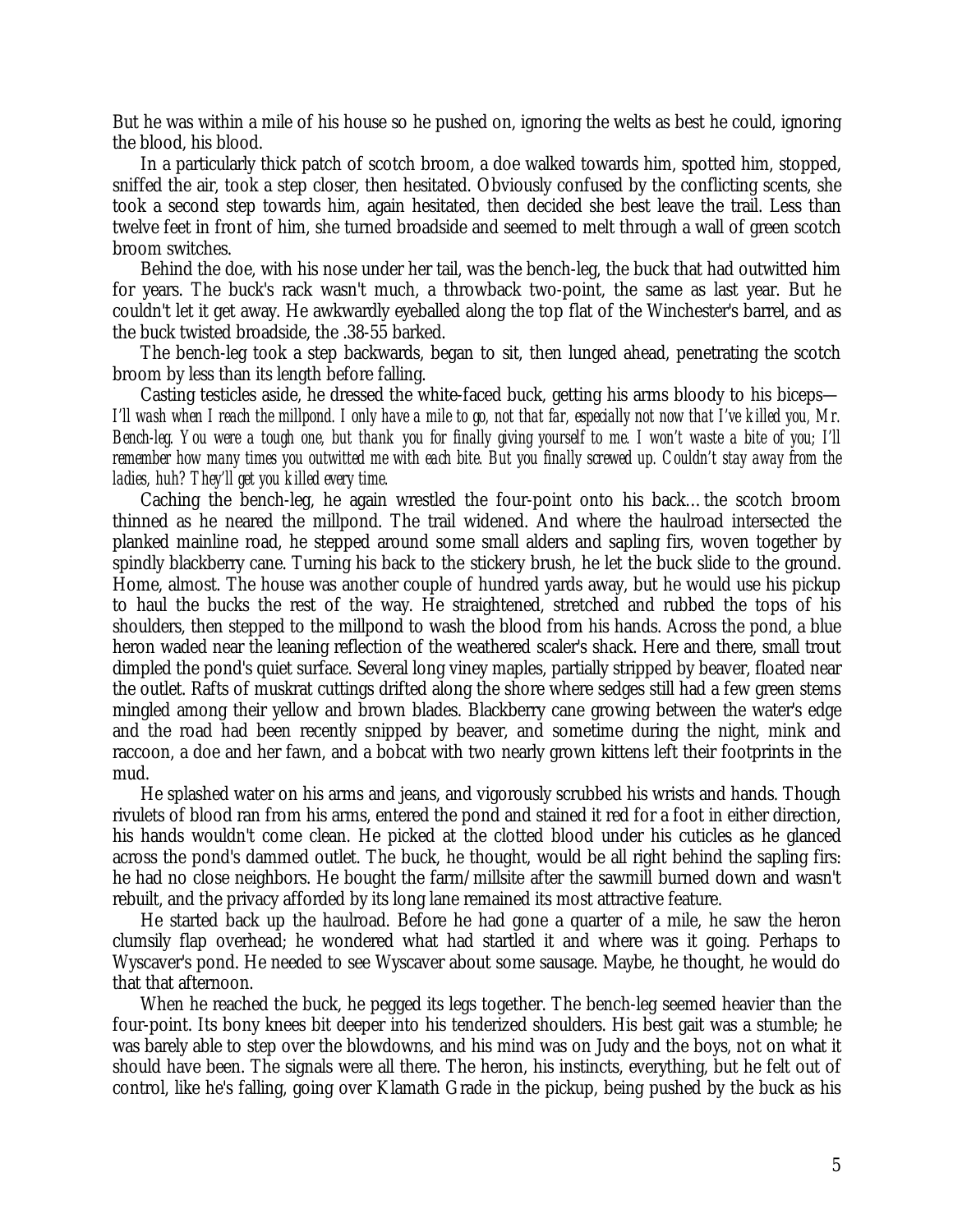jeans seemed stiffer than his knees, especially his left knee. But each step brought him closer to the logdump so he ignored all of the warnings. He shouldn't have.

As he staggered onto the mainline road, he rounded the sapling fir where the four-point lay. He combined the moves of pitching, dropping, and swinging the bench-leg from his back into a rolling flop. And in the middle of the maneuver, he heard a yelled, "HALT!"

His knee buckled, and the momentum of the bench-leg carried him over and across the four-point as a shotgun roared. Alder twigs, fir needles and deer hair sprayed his face. Instinctively thumbing back the Winchester's hammer as he wiggled behind the two bucks, he numbly scanned both pond and field.

A figure in a combat squat pumping a shotgun emerged from behind the log skids of the abandoned set of triple drums.

He pinched the Winchester's trigger.

All of those years before 'Nam, then those years with a heavy barreled Model 70, .30-06, a hunting rifle, bedded, not much different than what he would have used for deer, only the targets were gooks, a mortar team eight hundred yards away or maybe a Colonel emerging from an underground bunker twelve hundred yards out— he was asked to make the shot, expected to kill whatever he shot at. Two of them, him and his spotter, a Hopi who didn't want to be there, the Injuns, their reputation secure long before his spotter was rotated back to the States and he was sent into Laos as part of a SOG team, a black operation from which none of them were expected to return. He almost didn't. He was left behind to cover their escape. It took him seven weeks to make it back across the line, weeks during which he learned that the M-60 round fired just fine in his .06 even if didn't pack the punch it should. But it packed enough punch that he fought his way out and he was quickly sent home before he could tell anybody where he had been or what he had been doing. Mustered out in less than a week, some kind of a record.

*Some kind of a record: well, that was only the first one. I can't remember exactly what my nearly two hundred ounces of flakes and small nuggets brought in dollars. I hardly had the money in my possession long enough to count it. But it brought me the most money I ever had until then, even more than they gave me not to talk about what we were doing across the Border. And while I hadn't planned to spend the winter in Alaska (I had no plans at all), I stayed because of that moose that I killed in maybe record time:*

He had bought a '55 Dodge pickup, and had lived in its cab once he left the hills. He had seen moose all summer, had wanted to kill a big rack, but couldn't eat a thousand pounds of bull before it spoiled. He had needed someone to take most of the meat, and on a whim while driving past the Soldotna Clinic, he had stopped and had spoke to the doctor on duty, who had asked, "Where is this moose now?" When he said, "Still running around," he had been abruptly dismissed with, "Call me when you have something."

He slides the coffee pot to the heated portion of the stovetop, waits a minute, then pours a cup of the thick, black brew that passes as coffee after three hours of sitting warm.

He didn't know then that getting a moose wasn't a given. Sometimes it pays not to know too much— he doubts the Mezzanger kid ever suspected he would commit suicide. Life would sure be simple if there were no extenuating circumstances.

He had left Soldotna in a huff, had turned onto the Swanson River Road, had parked the Dodge in front of the locked gate of the spur road to Fingers Lake, had hiked the three miles to the drilling pad, then into the Burn another half mile. There, he had shot a five year old bull, not as big as he would have liked, but plenty big enough to impress the doctor.

Sun was setting as he butchered that bull. Clouds of no-see-ums, whitesoxs, mosquitoes smelled the blood. He became another slab of meat— is anyone really more than that? Damn bugs crawled up his nose, down his throat, ears, became entangled in his hair.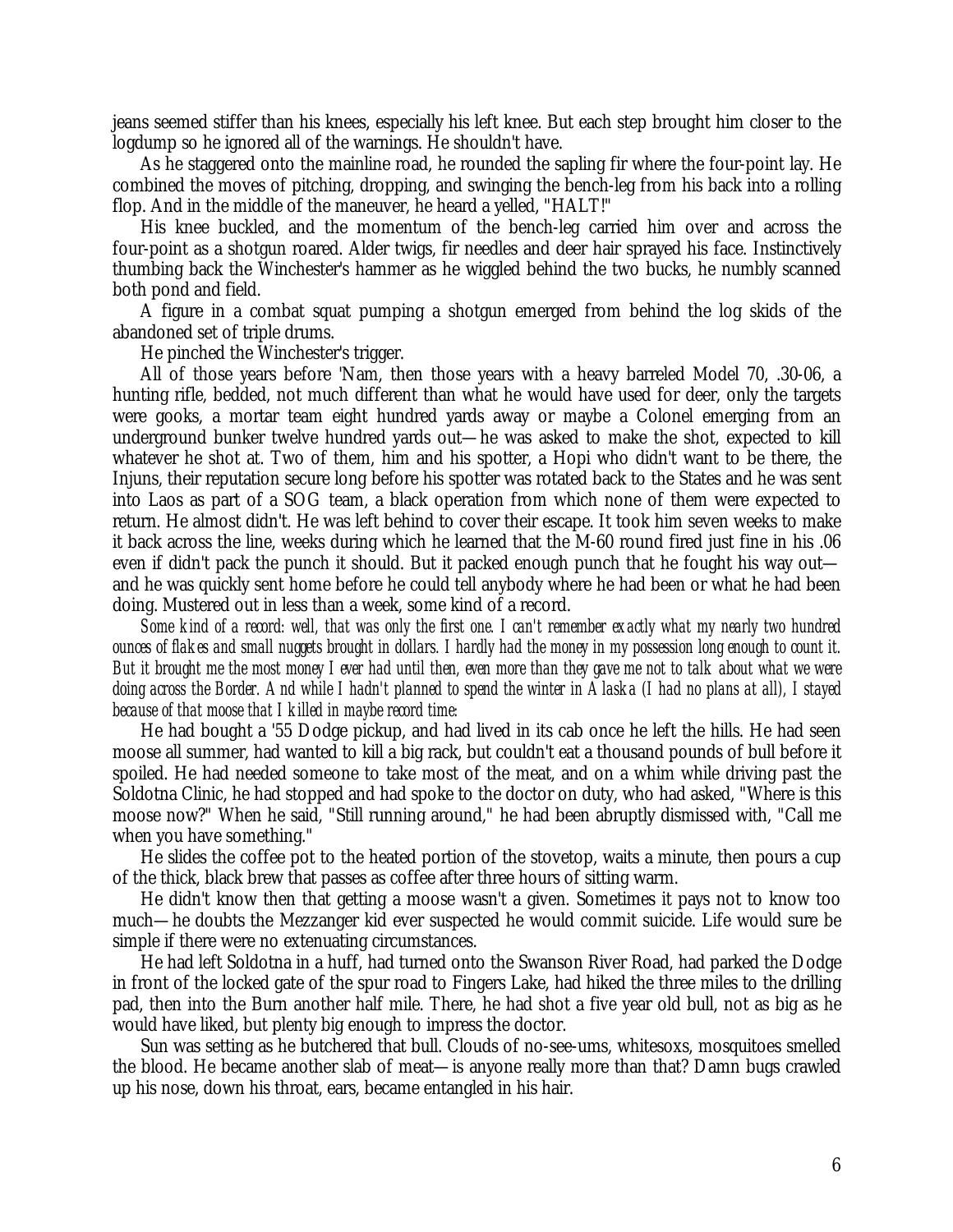His shot attracted the attention of a green uniformed, Fish & Wildlife biologist in a green pickup. Through his riflescope, he watched the fellow in the green uniform park on the pad, and locate the moose with binoculars. For a moment their eyes met, his finger, out of habit, resting on the trigger, adjusted down to about a pound and three-quarters. That is now a moment he can laugh about, but at the time, well—

The biologist introduced himself: "Name's John Littlehaus, and I want the bull's lower jaw."

Although willing to surrender the bull's jawbone, he was at first reluctant to accept the biologist's offer of help. But with the two of them packing quarters, they made quick work of hauling the moose to the drilling pad. Then despite regulations to the contrary, the biologist used the green pickup to ferry the meat out. With the locked gate between the two Dodge pickups, the meat was transferred from truck to truck.

The biologist dismissed his thanks with, "You can pack like a horse."

"That comes with a simple mind. Even a damn fox is smart enough to eat its kill where it falls."

"If you find that fox, bring it to me and I'll show you it hasn't been eating all that well."

"The coyotes I trapped last winter all had plenty to eat."

"You're a trapper?"

"Why do you ask?"

John told him about his lab on Hogg Island in Blue Fox Bay, about his winter-kill predator study and his needing a steady supply of sample carcasses, told him that his pay would be the furs he caught but that all of his gear and fuel would be provided. And he caught fox that winter, lots of them. Red. Blue. Cross. Caught otter. A few martin. He needed the furs checks because he gave most of the dollars he received for his summer of panning to Edna.

It was ten till nine when he returned to Soldotna with the moose. He still remembers the hour, and the hassle trying to get the hospital duty nurse to call the doctor.

The doctor finally gave him the phone number of a family that needed the meat; said Mrs. Edna Lundstrom was expecting his call. That night seems a lifetime ago. She helped him hang three quarters of that moose from a plank extending across the top of her garage's ceiling joist. Invited him to wash up. Offered to wash his clothes.

He must have looked pretty rough. Blood plastered hair. Dried blood mingled with moose hair glued to his hands. Shirt stuck to his back. Jeans to his thighs.

When he didn't immediately accept her offer to wash up, she took him by the arm and pulled him towards her backdoor, saying, "Shower's in the bathroom."

He hadn't had a shower in nearly a year— a person can forget how good hot water feels.

Divorced, with four kids, the older two in grade school, Edna was hungry for adult company. He made small talk the way he never had with Judy. He spent the night, and the next night. Quite a few nights, in fact. But he never slept with her. Instead, he became her silent partner.

"Dad left me three deeded gold claims. You said you know something about gold… the patent reports are good."

He put up the money, and she put her kids to work. Billy, twelve, the oldest, skinned Cat. Bobby, ten, mucked. And he spent two winters on Afognak with Littlehaus, two summers working gravel with Edna.

The past and the present are indeed the same, both a little foggy as he squeezes all life from his memories. As if his memories were tangible things, thawed by the warmth of his hands, droplets seep from between his fingers and slide down the backs of his hands, wrists, forearms until the cuffs of his shirt catch them, imprison them, mingling them with salt and gurry, their identity lost at least for a while. Rising from the lipped table, he paces the wheelhouse as the Coyote rocks in short pitches as a stiff breeze pushes over the pass from Muskushin Bay. And he wonders why he left Edna.